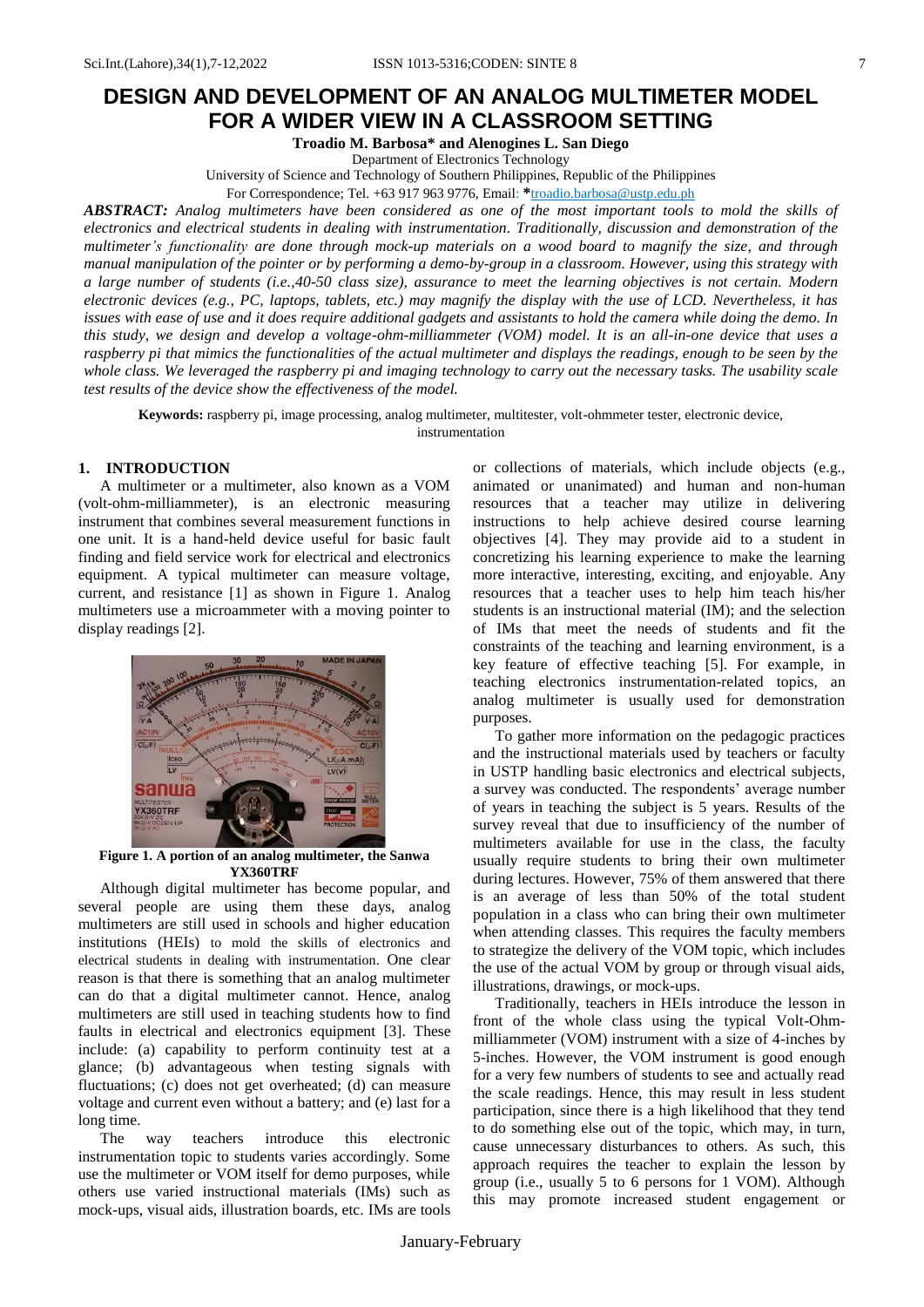participation, unfortunately, it requires repetitive explanation, thus, making it time-consuming.

Another approach used by the teachers is via visual aids through drawings or illustrations of a multimeter instrument. However, this strategy suffers from difficulties in making the whole class (with 40 to 50 students) understand VOM readings and how it works since it still needs an actual demo. Additionally, it is time-consuming, particularly for teachers who need to comprehensively draw the VOM image on the board to discuss its functionality (e.g., reading the voltage, current and resistance values, etc.). This hinders the teachers to cover the entire topic on time.

There have been some attempts to improve the approach to present and demonstrate the usage and functionality of the multimeter to the whole class, but most of them still use mock-up materials on wood board to magnify the size by manual manipulation of the pointer [3]. Other strategies like performing a demo-by-group may work and may be acceptable, but will still fall short in some aspects. Using this strategy in a classroom with 40-50 students, the interactive learning or actual engagement and mastery may also be affected. As such, it may not be effective to meet the learning objectives. One of which is the huge amount of time required to deliver a certain topic as it should be done by pair or group. Modern electronic instructional materials can magnify the display using a camera, smartphone, Laptop, and Desktop Computer with the camera are capable to magnify the display with the use of an LCD projector larger than the traditional approach in teaching Analog Multimeter. Nevertheless, it does have issues with ease of use. In particular, PCs should be present when using a webcam. Also, smartphones may be connected to a projector, but this requires that the phone must support video output and not all smartphones support video output, thus it requires additional gadgets and assistants to hold the camera while doing the demo. To summarize, the following problems are identified when using the traditional way based on the survey conducted and the related literature we have come across [6-7] of demonstrating scales and functions of electronic instrumentation:

*a. Time-consuming.*

Frequent drawing of the VOM scale on the board requires a huge amount of time. Although actual VOMs are most of the time used by the instructor, it will also require discussions by the group that obviously entails an additional amount of time. Thus, may result in an inability to tackle other topics as reflected in the syllabus.

*b. Less interactive learning.*

Classroom discussions create an opportunity for teachers to lead a class through a subject and build upon students' knowledge. Unfortunately, this is sometimes at the expense of less active students when not managed well. Thus, in the context of teaching electronics instrumentation by presenting a multimeter mock-up (i.e., board-based VOM scale) or illustration only (i.e., without the aid of demonstration) to the whole class with 40-50 students, does not pave the way for students to be engaged in the discussion as there is no actual demo of testing the voltage, current or resistance of the electronic components.

*c. Less attention among students*

Unclear illustrations or drawings displayed in front of the class may not heighten the interest of students to follow through the discussion on how the multimeter works as there is no actual demo or engagement on the VOM device and components for a better learning experience.

With those identified shortcomings and limitations of the traditional way of using VOM instructional service, this study attempts to find methods to develop an improved analog multimeter for a wider view in a classroom setting.

In this study, we design and develop a raspi-based voltage-ohm-milliammeter (VOM) model that mimics the functionalities of the actual multimeter and displays in a wider view, the readings (i.e., voltage, current, and resistance) of an electronic component being measured. We leveraged the advent of imaging technology as well as the advantages of the raspberry pi to carry out the tasks necessary to complete the proposed multimeter model.

Specifically, the study aims to design the instructional multimeter model that provides a wider view of the multimeter readings good enough to be clearly seen by the entire class while measuring the voltage, current, and condition of a specific electronic component. Furthermore, the device can efficiently analyze the captured image of the actual multimeter and consequently display the actual readings and their equivalent values via an HDMI/USB port-driven projector or TV screen. As such, the device can promote an interactive learning process as the teacher can require students to answer first and display the results (i.e., equivalent readings of the analog multimeter) at a specific time during discussion for checking purposes. This is also beneficial to students themselves as it allows a self-paced approach in studying electronic instrumentation specifically with the use of an analog multimeter.

The output of the study is very beneficial to the different sectors. The improved analog multimeter can be of great help for an educational institution to attain its goals of providing interactive learning in basic electronics, thereby providing quality education in the field of electrical and electronics. It also provides aid for HEIs and other vocational schools to produce students with a significant amount of knowledge and skills in electronics instrumentation and other related areas such as electrical, computer technology, etc. This may also significantly improve the level of students' interactive learning for effective laboratory activity practices in electronic and electrical students at different levels (e.g., secondary level, Senior High School and college level, etc.). High school teachers and HEIs faculty are highly motivated due to the flexibility of the instrument and can avoid difficulties in dealing with delivering instructions to the students.

The following are the capabilities of the proposed model:

- 1. Ease of use of the model where users just need to plug in the model in the HMDI/USB port-driven projector or TV.
- 2. Analog to digital readings conversion, which can promote self-paced learning.
- 3. Allows student-teacher interactive learning or teaching experience through an actual demo or hands-on with the model in front of the whole class.

#### **2. MATERIALS AND METHODS**

Our study focuses on the design and development of the multimeter instructional device. It is a model that mimics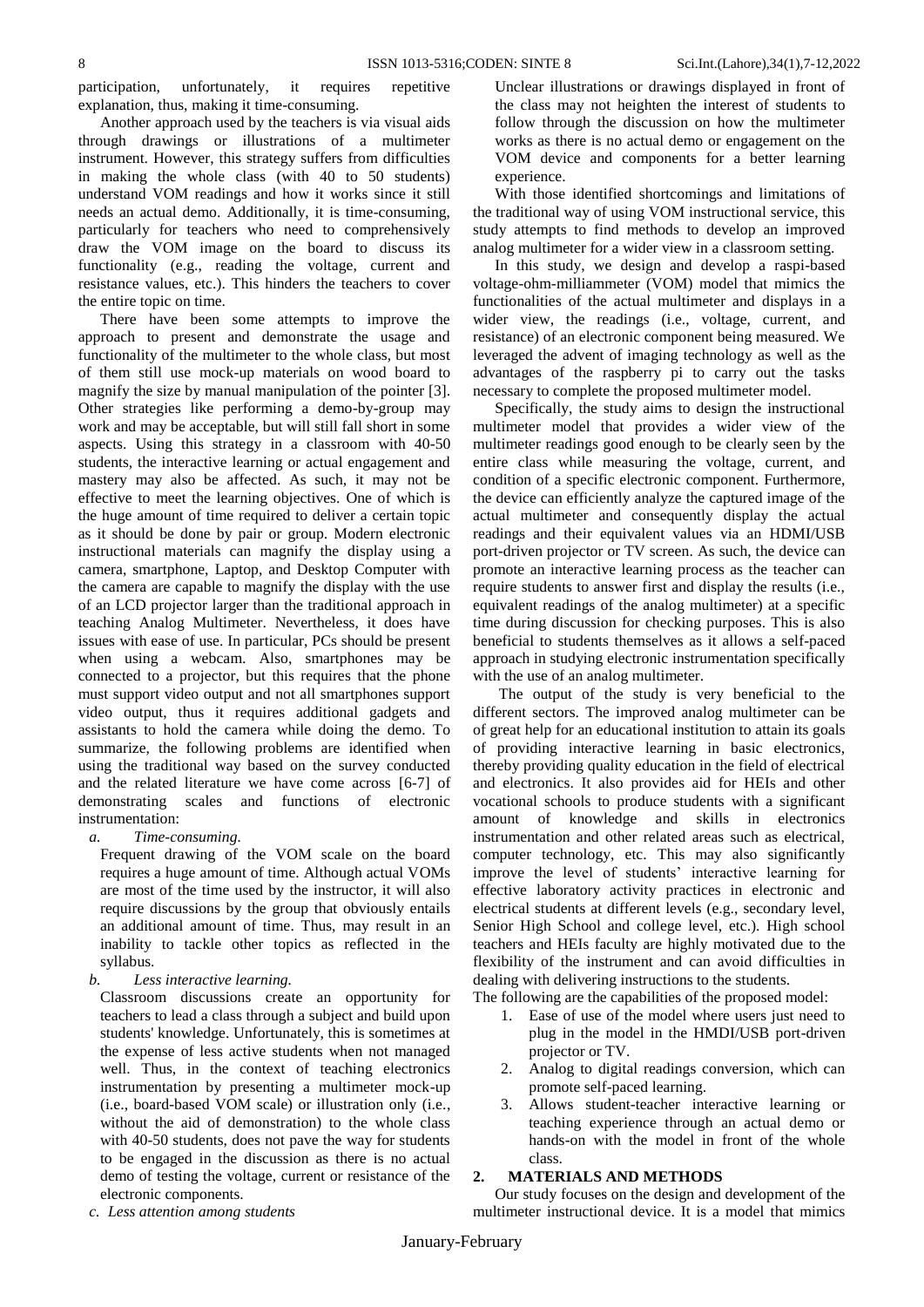the behavior of the real volt-ohm-milliammeter (VOM) instrument or multimeter leveraging image processing and raspi technology. The study leverages the concept of developmental research for the systematic study of designing, developing, evaluating instructional programs, processes, and products [8-9]. We develop a device, which contains both the hardware and software requirements allowing the result of the actual multimeter readings to be projected on a bigger screen via projector or TV for a wider view in a classroom setting. In what follows, we discuss the framework of the proposed multimeter model, prototype specification, and wiring diagram.

# *2.1. Framework of the Proposed Multimeter Model*

The development process leverages the raspberry pi module to carry out the necessary tasks to replicate the functionalities of a multimeter by applying image processing and displaying the actual readings on screen. Figure 2 shows the framework of the proposed model. The process starts with capturing the image of an actual multimeter or VOM reading. The captured image will go through the pre-processing step where noise removal and image filter are the main considerations before it will be fed to line or multimeter pointer detection. This will be followed by analyzing the detected line or pointer. The analysis includes getting the angle of the line, which will be used to calculate the measurements or actual readings (i.e., AC/DC voltage, direct current ampere or DCA, and the resistance). For example, if the line detected has an angle of  $90^{\circ}$  with respect to the baseline of the multimeter, we get the equivalent reading using the following formula: readings =  $(\text{angle-45}^{\circ})/1.8$  \* range\_multiplier, where *angle* is the angle of the detected line (pointer) and range multiplier is the value used depending on the range applied (e.g., multipliers for 750, 250, and 50 are 15, 5, and 1, respectively). Thus, the resulting equivalent voltage is 25V. Such readings and the multimeter image itself will then be shown or displayed on the TV screen or LCD projector, whichever is available. This allows an interactive learning process as the teacher can require students to answer first and display the results (i.e., equivalent readings) at a specific time during discussion for checking purposes.



**Figure 2. The framework of the proposed multimeter model**

#### *Multimeter's Pointer Detection*

From the captured image of the VOM, the multimeter's pointer can be represented by a line. Hence, we employ an algorithm that detects a line after performing the image preprocessing step. We leverage the Canny algorithm [13] used in [10-11][14] for edge detection along with the Hough Transform [12]. Based on laboratory testing on image detection, it was found out the small lines division in the scale are not visible. The design uses image preprocessing in the detection of the VOM's pointer. This pointer, when analyzed, will result in the equivalent readings (i.e., voltage, current, and resistance) that the actual VOM has provided. As the pointer can be represented by a line, this study involves line detection. As such, an algorithm leveraging Hough Transform [12], is designed to extract line segments, which consequently detects a straight line as presented below:

- 1. Edge detection using Canny edge detector
- 2. Mapping of points to the Hough space and storage in an accumulator.
- 3. Interpretation of the accumulator to yield a line of infinite length, which is done by thresholding.
- 4. Conversion of infinite lines to finite lines.

The finite lines can then be superimposed back on the original image.

# *2.2. Prototype specification*

Figure 3 shows the design of the multimeter instructional device and its corresponding parts. This device allows measuring the voltage, current, or resistance of an electronic component. One of the important components of the devices is the raspberry pi that controls the entire system. The device also has a camera that captures the multimeter and the actual readings or measurements. Figure 4 presents the dimensions of the multimeter instructional device. The captured image will then be pre-processed and analyzed to display the readings on screen enough to be visible to the whole class. This means that the physical appearance of the proposed device enables a huge replica of the original *Sanwa* intended for a classroom broadcast discussion. The device also contains other peripheral devices such as a numeric keypad used to input the range used, which in turn, be used in the computation.



**Figure 3. Different parts of the proposed multimeter instructional device**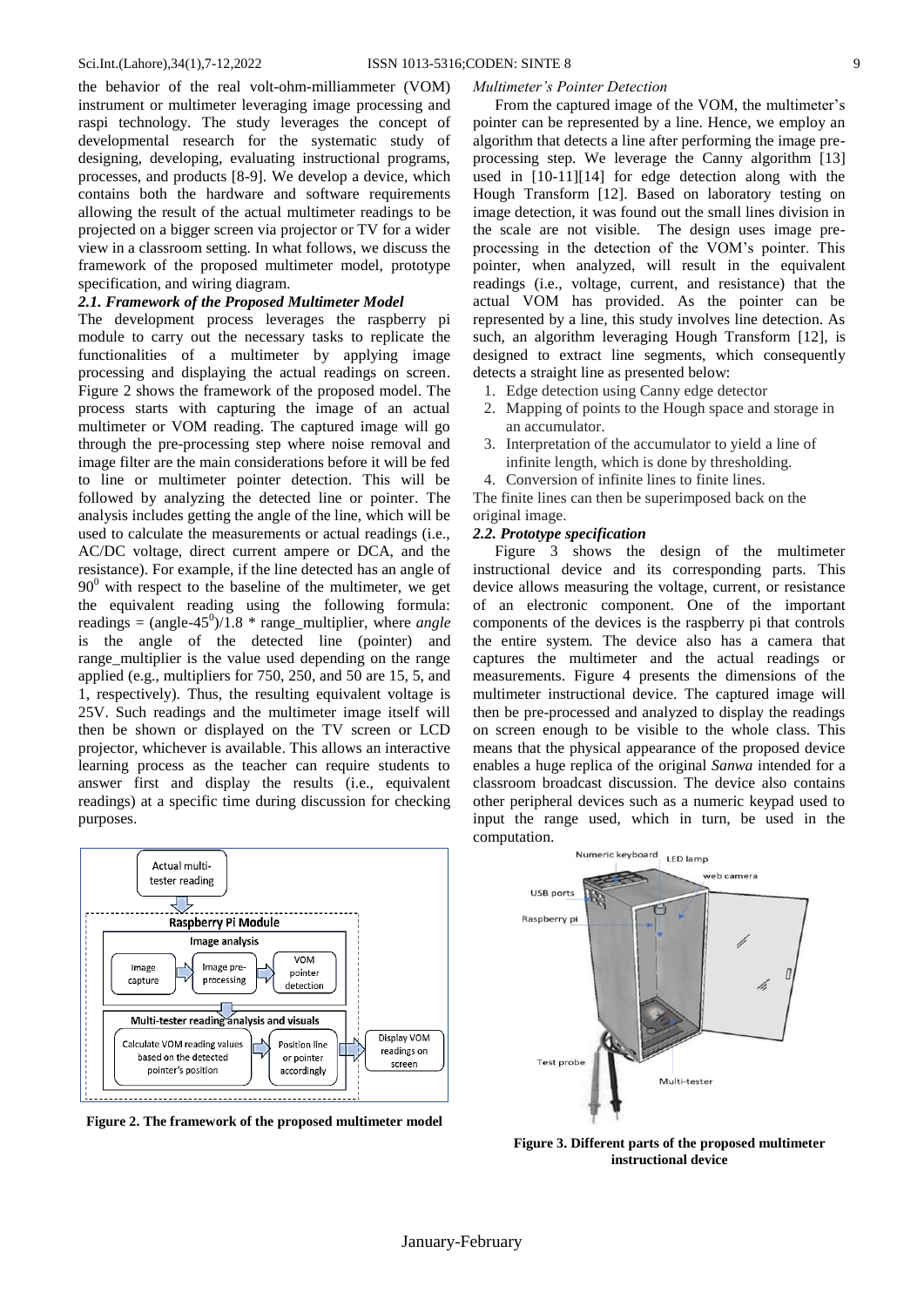

**Figure 4. Front view of the proposed multimeter instructional device**

#### *2.3. Wiring Diagram*

Figure 5 presents the operational wiring diagram of the proposed multimeter model or model leveraging Raspi technology, which functions along with the power adapter. As the study mimics the behavior of an actual multimeter device, the researcher will utilize Raspi 3 that works as a computer itself that can run a Python program allowing to capture an image of a multimeter while measuring the voltage, current, and resistance of an electronic component. The Python program triggers the webcam and the mini LED tube when the user presses the push button (i.e., attached to Pin 2 and Pin 40) connected to the test probe. However, prior to capturing the photo, the selected range has to be entered via the numerical keypad attached to Raspi as the basis for the computation. The captured image will then be processed and analyzed to calculate the equivalent measurement or readings. Finally, the program allows the device to provide a wider view or display of the measurement via an LCD projector that is connected to an HDMI port. Furthermore, to promote student engagement, a program will also be created to trigger the device to display the calculated equivalent measurement after doing their own calculation, as shown in the figure below.



**Figure 5. Wiring diagram of the proposed multimeter device**

## **3. RESULTS AND DISCUSSION**

Figures 6, 7, and 8 present the sample screenshots of our multimeter device outputs. The user may choose to measure the voltage, current, or resistance of an electronic component. Depending on the user's choice, the model includes the range of measurement. For example, if the user chooses the "Measure voltage" button, range values are 1000, 250, 50, 10, 2.5, 0.25, and 0.1. Figure 5 shows the screenshot of the AC/DC voltage measurement. This demonstrates that as per captured image of the actual multimeter readings, our multimeter device yields 42.2 V having 50 as the selected range value.



**Figure 6. Sample screenshot of AC/DC voltage measurement**

On the other hand, Figure 6 shows the sample screenshot of the resistance measurement with the range values of 100000, 1000, 100, 10, and 1. Given the captured image, our device yields 35.0  $\Omega$  under the assumption that the user chose 10 as the range value.



**Figure 7. Sample screenshot of the resistance measurement**

Similarly, Figure 7 shows a sample screenshot of a direct current ampere or DCA measurement with the range values of 250, 25, 2.5, and 0.05. If the user chooses the 250 range value, the device displays 211.1mA.



**Figure 8. Sample screenshot of current/DCA measurement**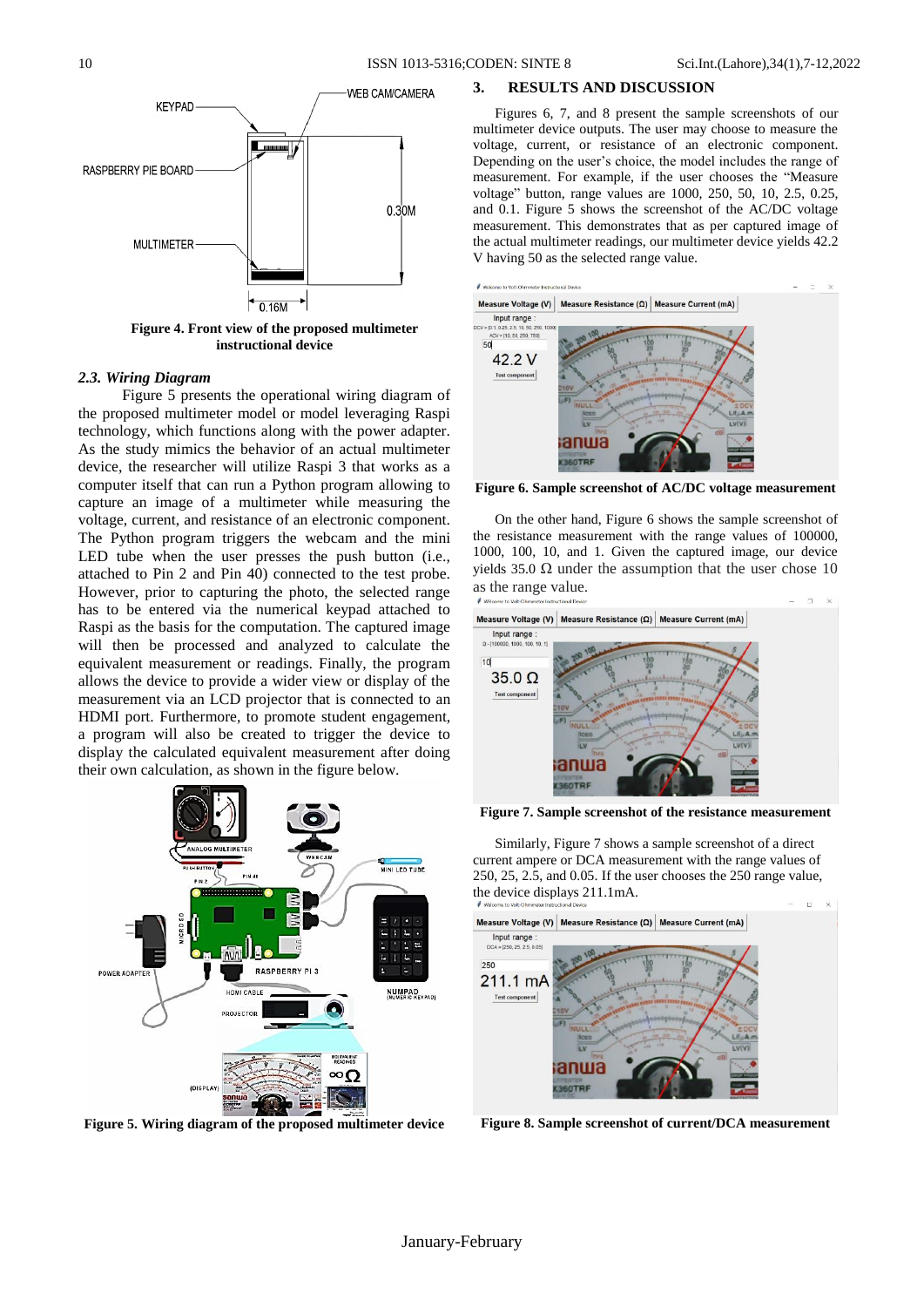#### **3.2 System Usability Evaluation**

For purposes of measuring the usability of our model, we used the System Usability Scale (SUS) instrument. SUS is a tool used to measure the usability of software, mobile devices, websites, and other applications. As per the definition provided by ISO 9241-11 with over 1300 references or articles and publications, SUS provides an overall usability test measurement, which has become an industry standard. SUS contains important characteristics such as efficiency, effectiveness, and satisfaction. Effectiveness signifies how the users successfully attain their objectives and efficiency, at the same time, how much resource and effort are exerted in achieving those objectives; while satisfaction determines whether or not the experience was satisfactory [15-17].

SUS used a 10-item questionnaire that is provided as a usability test to calculate a system's score. Respondents answer questions using a 5-point scale from 1 as "Strongly Disagree" to 5 as "Strongly Agree". We floated a survey questionnaire following the 10-item questions of SUS. Fifteen (15) respondents were asked to answer each given question from 1 to 5 by the degree of their agreement with the statement given, having 1 being lowest (Strongly Disagree) and 5 as the highest (Strongly Agree).

Figure 9 shows the Odd Items result of the respondents. The survey results reveal that the respondents find the device very usable and are most likely to recommend the system.



**Figure 9. System Usability Test Results (Odd Items)**

Figure 10 shows the Even item result of the respondents. The survey results reveal how the respondents view the effectiveness of the model. As a result, the SUS final score average, survey scored 82.8%. As per the requirements set by the SUS instrument, a score above 68% is being considered above average. Thus, the results reveal the usability and acceptability of the instructional device.



**Figure 10. System Usability Test Results (Even Items)**

## **4. CONCLUSION AND RECOMMENDATION**

## **A. CONCLUSION**

In this study, we present an innovative instructional material or device that is used to provide a wider view of the analog multimeter readings good enough to be clearly seen by the entire class while testing the current condition of a specific electronic component and measuring the AC/DC voltage and direct current ampere or DCA. Furthermore, our instructional device can efficiently analyze the captured image of the actual multimeter readings. Such readings and the multimeter image itself will then be shown or displayed on the TV screen or LCD projector, whichever is available, thereby allowing an interactive learning process as the teacher can require students to answer first and display the results (i.e., equivalent readings of the analog multimeter) at a specific time during discussion for checking purposes. This is also beneficial to students themselves as it allows a self-paced approach in studying electronic instrumentation specifically with the use of an analog multimeter.

## **B. RECOMMENDATION**

Although the instructional device shows a significant level of acceptability by the respondents, the device does require the user to input the range. Creating a module that automatically detects the range will be considered a significant improvement of the device. Also, the study covers current, voltage, and resistance readings only. The test of leakage for diode may be worth considering in future work.

#### **REFERENCES**

- 1. [Rodriguez,](https://www.thebalancesmb.com/juan-rodriguez-844348) Juan. What is Multimeter, Updated November 26, 2018. Accessed 2021 March 25, from the balance small business: https://www.thebalancesmb.com/multimeter-what-is-amultimeter-844780
- 2. Wikipedia. (2021). *Multimeter*. Accessed March 2021 from [https://en.wikipedia.org/wiki/Multimeter.](https://en.wikipedia.org/wiki/Multimeter)
- 3. Robinson, D., 2013. Reading an Analog Meter. Accessed Oct 2, 2018, from Youtube: <https://www.youtube.com/watch?v=9rGDx92McTY>
- **4.** Lewis, Beth. (2018). ["TLM or Teaching Learning](https://www.thoughtco.com/tlm-teaching-learning-materials-2081658)  [Materials Definition".](https://www.thoughtco.com/tlm-teaching-learning-materials-2081658)[ThoughtCo.](https://en.wikipedia.org/wiki/ThoughtCo) [Archived](https://web.archive.org/web/20180414170042/https:/www.thoughtco.com/tlm-teaching-learning-materials-2081658) from the original on 2018-04-14*.* Retrieved 2019-01-09, from: [https://www.thoughtco.com/tlm-teaching-learning](https://www.thoughtco.com/tlm-teaching-learning-materials-2081658)[materials-2081658](https://www.thoughtco.com/tlm-teaching-learning-materials-2081658)
- 5. National Academies Press (1997) Accessed 2019 April 20, from webpage of National Academics of Science Engineering Medicine: https://www.nap.edu/read/5287/chapter/8
- 6. Hammond, K., (2019). The disadvantages of classroom discussions, accessed 2019 November 23, from classroom synonym webpage: [https://classroom.synonym.com/disadvantages](https://classroom.synonym.com/disadvantages-classroom-discussions-7851218.html)[classroom-discussions-7851218.html.](https://classroom.synonym.com/disadvantages-classroom-discussions-7851218.html)
- 7. Carnegie Mellon University, n.d. What are the challenges of group work and how can I address them?. Retrieved November 23, 2019, from CMU Webpage:

[https://www.cmu.edu/teaching/designteach/teach/instr](https://www.cmu.edu/teaching/designteach/teach/instructionalstrategies/groupprojects/challenges.html?fbclid=IwAR31IUFD7NZ_gwXvBDq5Agz5HNWP2JJpQOes-BUcD7k7ndxQ5NgEBNJSNQE) [uctionalstrategies/groupprojects/challenges.html?fbclid](https://www.cmu.edu/teaching/designteach/teach/instructionalstrategies/groupprojects/challenges.html?fbclid=IwAR31IUFD7NZ_gwXvBDq5Agz5HNWP2JJpQOes-BUcD7k7ndxQ5NgEBNJSNQE) [=IwAR31IUFD7NZ\\_gwXvBDq5Agz5HNWP2JJpQO](https://www.cmu.edu/teaching/designteach/teach/instructionalstrategies/groupprojects/challenges.html?fbclid=IwAR31IUFD7NZ_gwXvBDq5Agz5HNWP2JJpQOes-BUcD7k7ndxQ5NgEBNJSNQE)